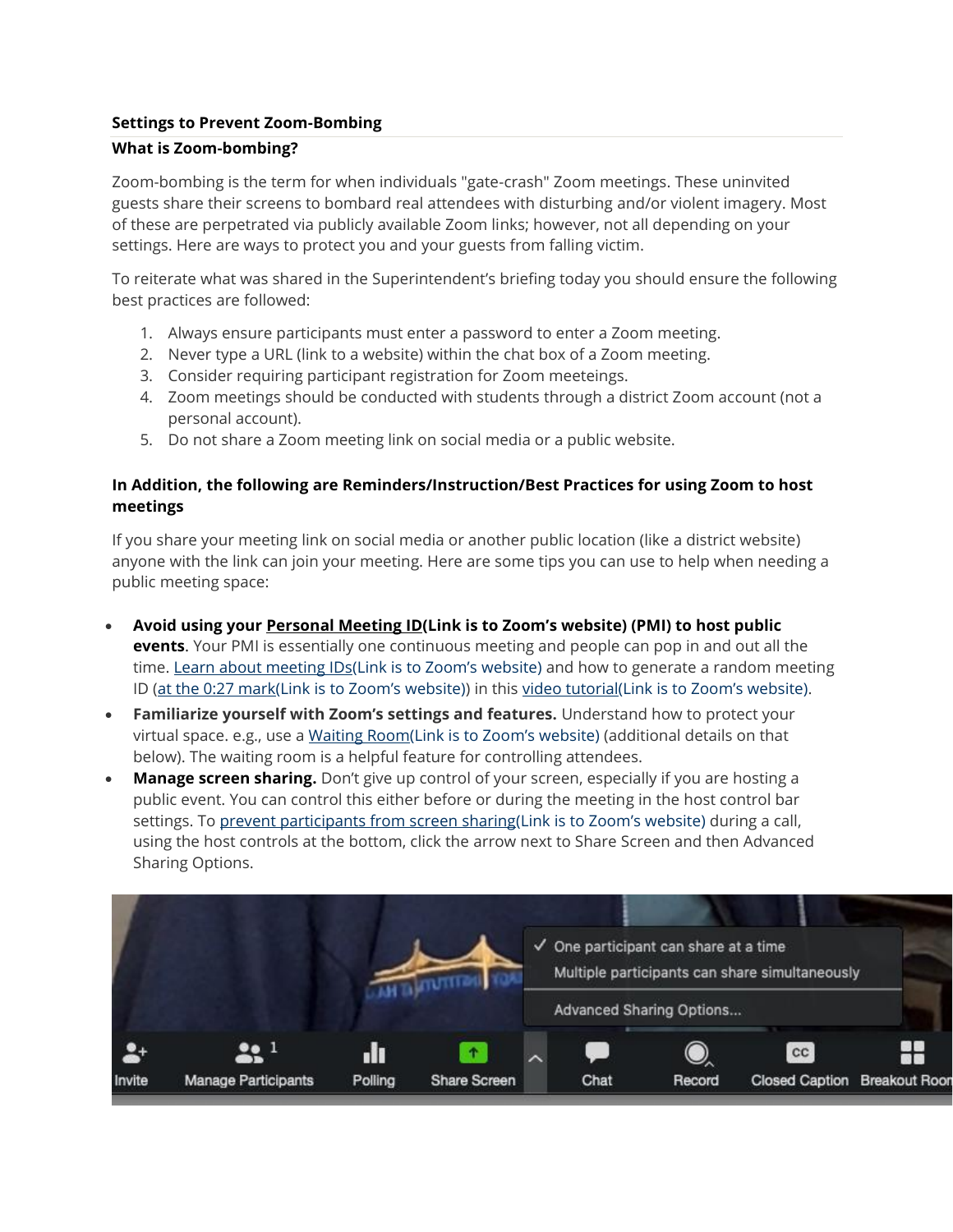Under "Who can share?" choose "Only Host" and close the window. You can also lock the Screen Share by default for all your meetings in your web settings.

# Screen sharing

Allow host and participants to share their screen or content during meetings

## Who can share?

(Resp. 1) All Participants (?)

Who can start sharing when someone else is sharing?

| Host Only | All Participants | ⊘ |
|-----------|------------------|---|
|           |                  |   |

### **Managing your participants**

Some other features to help secure your Zoom event and host with confidence:

 **[Allow only signed-in users to join:\(Link is to Zoom](https://support.zoom.us/hc/en-us/articles/360037117472-Authentication-Profiles-for-Meetings-and-Webinars?zcid=1231)'s website)** If someone tries to join your event and isn't logged into Zoom with the email they were invited through, they will receive this message:

| This meeting is for authorized attendees only<br>Click "Sign In to Join" to sign into Zoom with an email address<br>authorized for joining this meeting |  |
|---------------------------------------------------------------------------------------------------------------------------------------------------------|--|
| Sign In to Join<br>Leave                                                                                                                                |  |

This is useful if you want to control your guest list by invite only to your meeting. For example:

- **[Lock the meeting\(Link is to Zoom](https://support.zoom.us/hc/en-us/articles/201362603-Host-and-Co-Host-Controls-in-a-Meeting?zcid=1231)'s website):** When you lock a Zoom Meeting after it has started, no new participants can join, even if they have the meeting ID and password (if you have required one). In the meeting, click Participants at the bottom of your Zoom window. In the Participants pop-up, click the button that says Lock Meeting.
- **[Set up your own two-factor authentication:\(Link is to Zoom](https://support.zoom.us/hc/en-us/articles/360033559832-Meeting-and-Webinar-Passwords-?zcid=1231)'s website)** You don't have to share the actual meeting link. Generate a random Meeting ID when scheduling your event and require a password to join. Then you can share that Meeting ID through a public setting/social media and only send the password to join by email or direct message.
- **[Remove unwanted or disruptive participants:\(Link is to Zoom](https://support.zoom.us/hc/en-us/articles/115005759423-Managing-participants-in-a-meeting?zcid=1231)'s website)** From that Participants menu, you can hover over a participant's name, and several options will appear, including Remove.